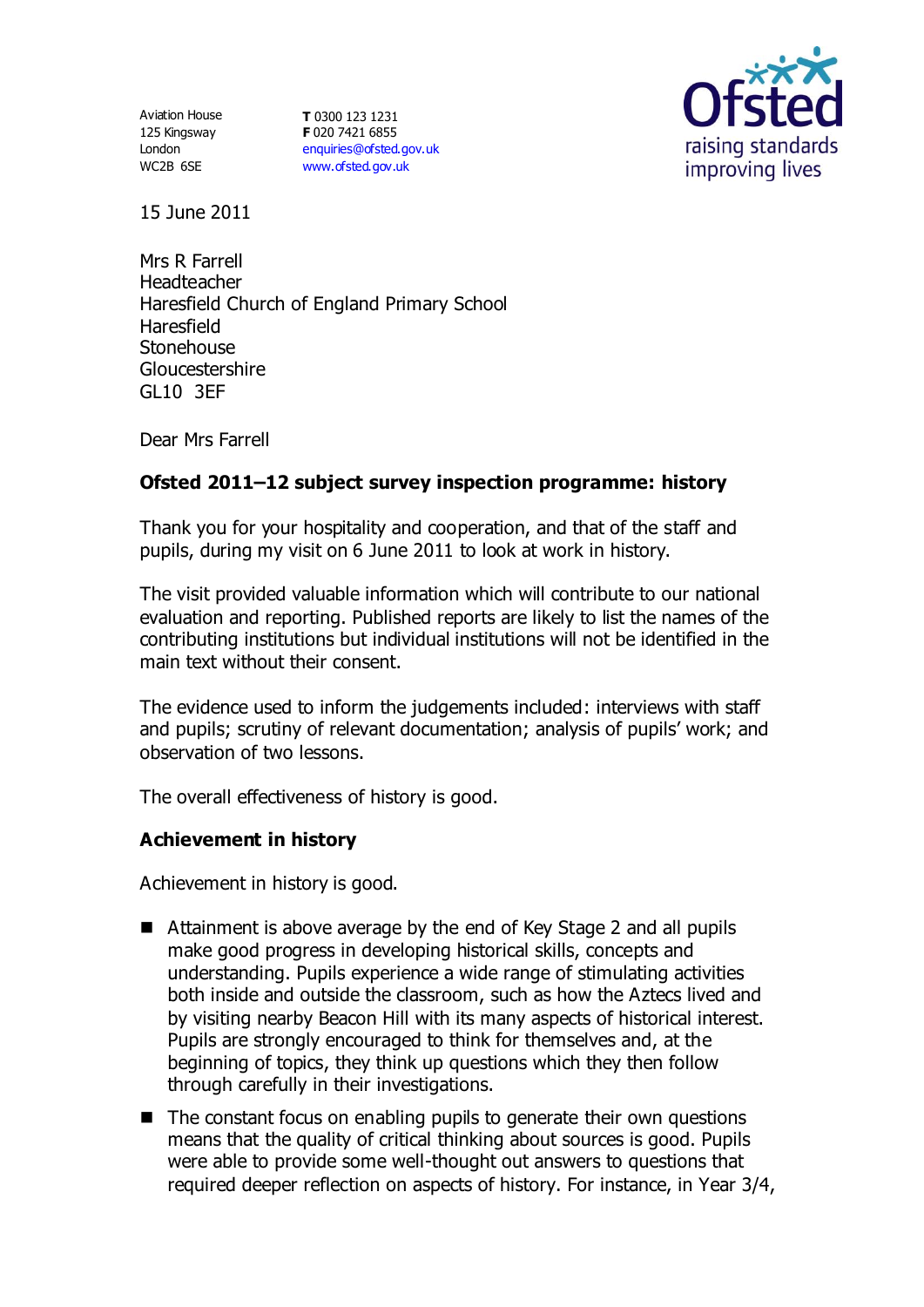pupils were encouraged to ask good questions about the nature of life aboard ships in the 18th century.

**Pupils' personal development is excellent. They said that they very much** enjoyed being active in lessons and working with other pupils to generate answers to questions. They were able to develop their communication skills well through discussions with partners and then feeding back to the whole class. Pupils in Years 5/6 demonstrated that they had a good grasp of how things change over time and could offer interesting evaluations as to whether there has been progress in history. Behaviour is excellent in lessons.

### **Quality of teaching in history**

The quality of teaching in history is good.

- Teachers have focused well on developing pupils' reflective learning skills and this is evident in the type of tasks set and the responses expected from pupils. The success of lessons is based on the good relationships teachers have with pupils. The caring environment fosters good relationships between pupils, which in turn enables pupils to be motivated to learn and discuss their ideas confidently with one another.
- **E** Lessons engage all pupils and are based on clear learning objectives which are shared regularly with pupils. Teachers make sure that pupils are clear about what to do.
- Marking in pupils' books is good and provides them with helpful comments about how to improve their work.
- Teachers' tracking and recording of the progress groups of pupils make in developing historical skills are good. There is a clear format for indicating which skills need to be revisited and improved. Tracking of progress for individual pupils is not quite as rigorous.
- The use of information and communication technology to develop pupils' historical understanding, research and communication skills is good. Laptops were used well in a Year 1/2 lesson where some pupils had to research what life was like for pirates.

# **Quality of the curriculum in history**

The quality of the curriculum in history is good.

- The school has developed a creative curriculum where history retains discrete time in each year group. A good programme of history topics has been developed and links are good with other subjects, such as English, art and music. Pupils are given good opportunities to develop their historical learning skills in a variety of contexts in the school curriculum.
- The emphasis on developing pupils' historical thinking and communication skills is enabling them to make good progress in reading and writing.
- $\blacksquare$  There is a good range of visits to places of historical interest both locally, such as the museum in Gloucester, and wider afield, such as London.